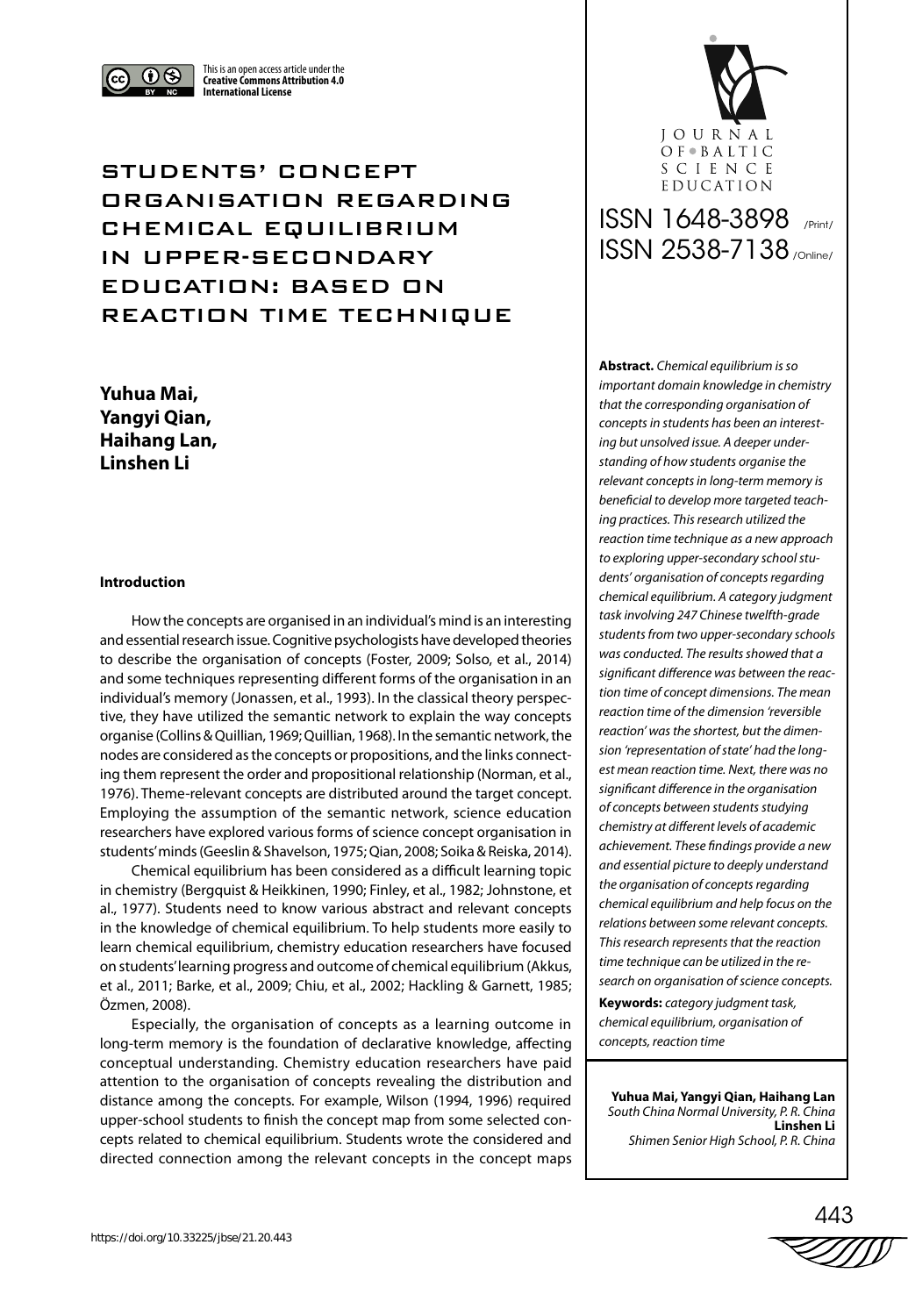STUDENTS' CONCEPT ORGANISATION REGARDING CHEMICAL EQUILIBRIUM IN UPPER-SECONDARY EDUCATION: BASED ON REACTION TIME TECHNIQUE (pp. 443-455)

ISSN 1648–3898 /Print/ ISSN 2538–7138 /Online/

but easily missed some connection between the relevant concepts and the concept 'chemical equilibrium'. Next, Gussarsky and Gorodetsky (1988, 1990) utilized word association surveys to acquire the most relevant concepts of chemical equilibrium in upper-secondary school students. The results only represented the concepts and their categories in the semantic network, but not represented the connection distances between the relevant concepts and the concept 'chemical equilibrium'. It was beneficial to collect students' behavioural results in a special method and show their organisation of concepts at the group level, highlighting the information concerning the distances between concepts and gaining a global perspective. Chemistry education researchers can reflect on the existing research results and promote the teaching practice of chemical equilibrium.

Furthermore, chemistry education researchers have found a close relationship between the organisation of concepts regarding chemical equilibrium and the academic level that students had (Gussarsky & Gorodetsky, 1988, 1990; Wilson, 1994, 1996). It has been unclear how the differences between the organisations of concepts acquired by the new approach form students with different levels of academic achievement in chemistry. The answer to this unsolved issue can help chemistry education researchers learn more about the relationship and identify the possible influencing factors.

#### *Spreading Activation Theory*

Based on the assumption of the semantic network, Collins and Loftus (1975) developed the spreading activation theory to explain the change of spreading activation in an individual's information retrieval. As spreading activation theory assumed, the attenuation of spreading activation is a complicated process influenced by the semantic similarity between concepts. Semantic similarity refers to the number of properties belonging to concepts. If those concepts have more common properties, they have a higher level of semantic similarity so that they are more linked closely and related internally. As a result, the distances between those concepts are shorter in the semantic network. Moreover, the frequency of concept usage also affects the strength of the links in the semantic network. A highly used relevant concept and the target concept are expected to have a higher strength of the link and a shorter distance. In brief, the number of properties, the level of semantic similarity, the strength of the links, the degree of relatedness, and the distance between concepts are interrelated.

When an individual is stimulated by the input information (such as words), the activation of the nodes and the search in the semantic network spread through the links connected to those nodes to other nodes, and the lexical processing occurs. The recognizing, recalling, and classifying all require semantic activation and search for the closest nodes as relevant concepts in the semantic network firstly. The spreading activation theory assumes that the activation of the nodes decreases with low strength of the links and long spreading distances. For example, an irrelevant concept has a long distance from the target concept. The activation of the node regarding this irrelevant concept is attenuated so that the time of spreading activation towards this node becomes long. As a result, the individual utilizes a long time to recognize, recall, or classify this irrelevant concept. In other words, the more related to the target concept a concept is, the shorter time the spread of activation has.

If the spreading time of relevant concept is measured respectively by a research approach, the distance between the relevant concept and the target concept and the degree of relatedness between them can be inferred (Collins & Loftus, 1975; Danguecan & Buchanan, 2016; Recchia & Jones, 2012). The behavioural results also can be utilized to represent a corresponding organisation of concepts that may exist in the semantic network.

## *Reaction Time Technique*

The reaction time technique is a fundamental research approach in psychology, providing the individual's response time as a behavioural result to represent the cognitive process (Jiang, 2012; Kantowitz, et al., 2008; Solso, et al., 2014). The reaction time is the interval of time between a signal and a reaction to it when a stimulus appears in front of the participant and then the participant begins to make an act of response. The reaction time is measured by the professional software in the computer, which time is between the stimulus appears on the computer screen and then the participant presses on the button of a computer keyboard. Generally speaking, the more complex the cognitive process that the participant experiences, the longer the reaction time. Psychologists can infer the stages of the cognitive process through the reaction time of behavioural experiments.

In the research studies of science education, researchers have utilized reaction time technique to explore students' science learning. The research topics were concerning students' persistence of the naive science concept

444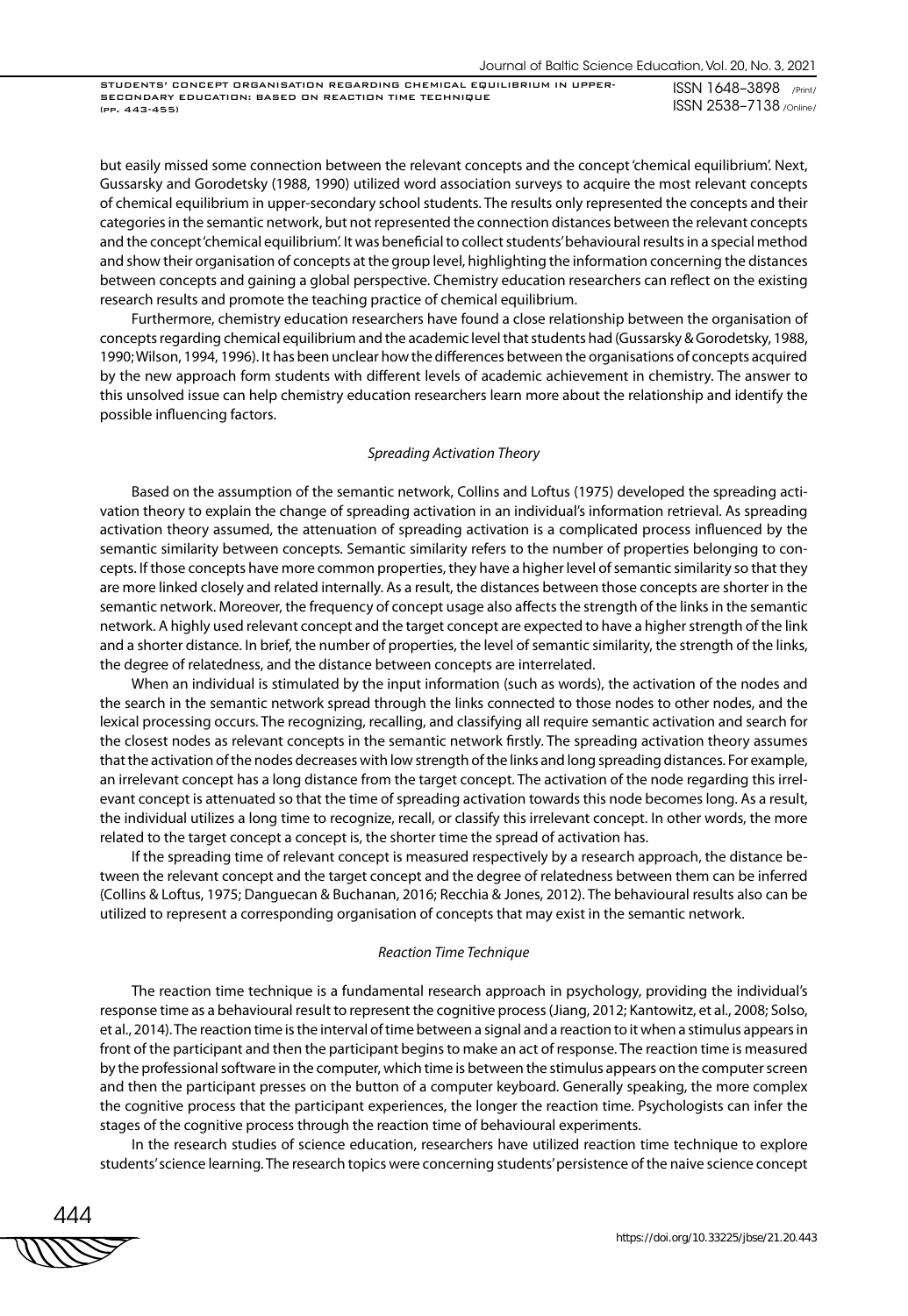or intuitive reasoning on the science concept, including the research studies of matter classification (Babai & Amsterdamer, 2008), living thing classification (Babai, et al., 2010), physical phenomena (Potvin, et al., 2015), probability (Babai, et al., 2006), geometrical shape (Babai, et al., 2012), and electricity (Zhu, et al., 2019).

Various kinds of tasks elicit an individual's specific cognitive process to address different research issues. The category judgment task requires the participants to judge the relations between the concepts utilized as stimuli and a special category utilized as the target (Jiang, 2012). The essence of the task is to identify the relatedness between the tested concepts and the target concept. The more closely the tested concept is related to the target concept, the shorter the reaction time. Considering the reaction time as a function of the relative distance, the tested relevant concept is expected to have a short distance from itself to the target concept in the semantic network.

Previous research studies have employed category judgment task to collect the data for the research of semantic distance regarding the chemistry concepts in upper-secondary school students, such as the concepts 'ionic reaction' (Wang, 2018), 'redox reaction' (Tang, 2019), and 'galvanic cell' (Li, 2020). They have inferred the relative distance between the relevant concept and the target concept from the length of reaction time, but not combined all relative distances to explore and visualize the latent organisation of the concepts.

It is necessary to construct a new form of the concept organisation in which relevant concepts are distributed around the target concept according to the relative distance in the semantic network. This organisation of concepts acquired by the reaction time technique can reveal more fundamental and deeper relations between concepts than the forms acquired by other techniques, such as concept mapping. Although different forms of the concept organisation regarding chemical equilibrium have been identified (Gussarsky & Gorodetsky, 1988, 1990; Mai, et al, 2021; Wilson, 1994, 1996), there have been so few reports using reaction time technique on the learning of chemical equilibrium that chemistry education researchers had no idea what this organisation of concepts was like and what the targeted suggestions for teaching practice were. To deeply understand how the students organise the relevant concepts in long-term memory after learning and to optimize the teaching design and practice, chemistry education researchers can explore and analyse this new group level organisation of concepts held by students.

## *Research Questions*

This research utilized the reaction time technique to explore the group level organisations of concepts regarding chemical equilibrium in upper-secondary school students studying chemistry at different levels of academic achievement. The research questions solved in this research were as follows:

(1) How long is the reaction time of the concepts related to chemical equilibrium?

(2) How are the organisations of concepts regarding chemical equilibrium?

# **Research Methodology**

#### *General Background*

This research conducted a cognitive psychology-oriented test to explore the organisation of concepts regarding chemical equilibrium at group level, involving 247 upper-secondary school twelfth-grade students as participants in Guangzhou, China during the 2019-2020 academic year. The test utilized the reaction time technique and category judgment task to acquire the behavioural data from students with different levels of academic achievement in chemistry. The reaction time data concerning the judgement of relation between concepts were utilized to form and visualize the organisation of concepts.

#### *Participants*

Research studies on psychology using reaction time technique usually involve only a few dozen or fewer participants (Jiang, 2012). To more accurately represent the new organisation of concepts at the group level from the reaction time data, this research enlarged the sample size to acquire a large number of valid dates, taking two or three classes of students from a school as a group.

In consideration of the practical feasibility, more than two hundred Chinese twelfth-grade students (16-17 years old) studying chemistry at different levels of academic achievement were invited and participated in the test. Participants came from two upper-secondary schools in Guangzhou, China, including 148 students in three

445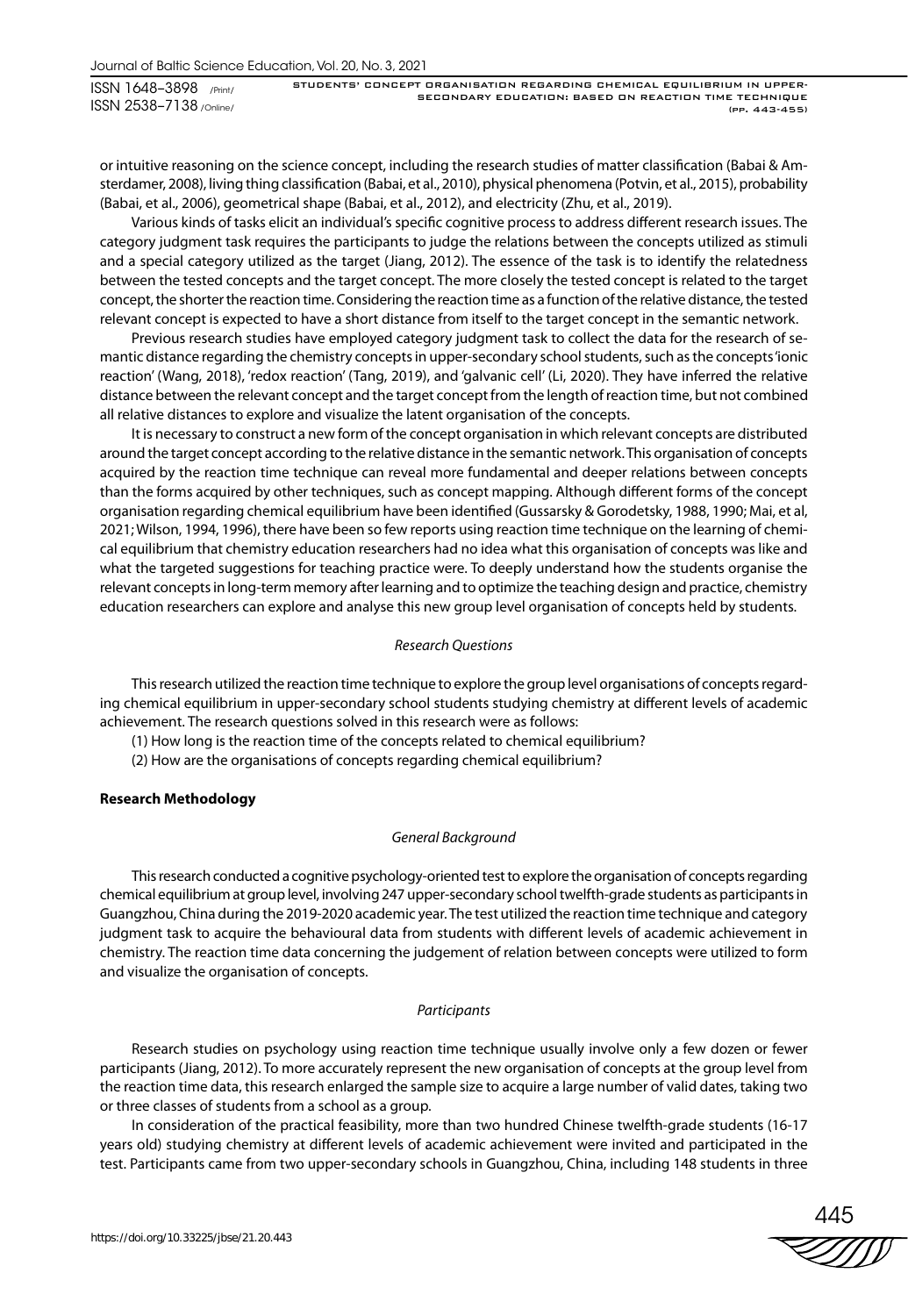classes at School A and 99 students in two classes at School B. The invitation was conducted with the help of school administrators. The students agreed to accomplish the test after understanding the purpose of this research.

Students' level of academic achievement in chemistry was determined according to the result of the chemistry academic achievement test conducted by the regional education administration department. The scope of the test included the whole content of the Chinese upper-secondary school chemistry curriculum. Students at School A had an outstanding performance in the test. Their average test score was in the top 6% of all 120 upper-secondary schools and significantly higher than the average test score of all schools. Students at School B studied chemistry at an average level, whose average test score was close to the average test score of all schools, ranking 44th among all schools. Before participating in this research, the students had studied the topic of chemical equilibrium in a chemistry elective module (Song, 2007b) and known the meaning of the concepts utilized in the task.

To eliminate the data bias that occurred in the task, 49 students were excluded by the criteria (more details were shown in the Data Analysis session). The valid sample comprised 198 students (valid rate: 80.2%, average age  $= 16.37 \pm 0.48$  years, 87 males and 111 females), including 124 students from School A (Group A), and 74 students from School B (Group B).

## *Instrument and Procedures*

In the authors' previous research (Mai, et al, 2021), 24 concepts related to chemical equilibrium were selected from Chinese upper-secondary school chemistry curriculum materials (MOE, 2003, 2018; National Education Examinations Authority, 2018; Song, 2007a, 2007b; Wang, 2007; Wang, et al., 2007; Wang, 2014a, 2014b) and rated by a large number of chemistry research and teaching practice experts. According to the relations between concepts in chemistry and advice of some experts, these concepts were divided into six dimensions (shown in Table 1), which represented different parts of learning content regarding chemical equilibrium. It is worth noticing that the concept 'feature of chemical equilibrium' is a commonly used concept in Chinese upper-secondary school chemistry teaching. Chinese chemistry teachers utilize this concept to refer to five features of chemical equilibrium, such as 'reversible', 'dynamic', and other features so that students can quickly understand diverse aspects of chemical equilibrium. Using this concept familiar to students in this research was appropriate and necessary. Moreover, in the research material development, some students similar to the participants were able to distinguish the meaning of the concepts in a small group interview. These concepts were suitable for exploring students' organisation of concepts regarding chemical equilibrium in this research.

## **Table 1**

| <b>Dimension</b>        | Concepts                                                                                                                                                                                       |
|-------------------------|------------------------------------------------------------------------------------------------------------------------------------------------------------------------------------------------|
| Representation of state | Limitation of chemical reaction, Establishment of the equilibrium state, Chemical equilibrium constant,<br>Reaction quotient, Degree of conversion at equilibrium                              |
| Shift of state          | Shift of equilibrium state, Le Chatelier's Principle, Direction of the shift in chemical equilibrium, Position of<br>equilibrium moved to the right. Position of equilibrium moved to the left |
| Feature of equilibrium  | Feature of chemical equilibrium, Dynamic equilibrium, Reversibility, Reversible process                                                                                                        |
| Reversible reaction     | Reversible reaction. Forward reaction. Reverse reaction                                                                                                                                        |
| Reaction rate           | Chemical reaction rate, Rate of the forward reaction, Rate of the reverse reaction                                                                                                             |
| Condition               | Condition, Temperature, Concentration, Pressure                                                                                                                                                |

*Twenty-four Concepts Related to Chemical Equilibrium and Its Dimensions*

The category judgment task comprised a training task on the subject of the galvanic cell including 48 training trials, and a testing task regarding chemical equilibrium including 48 formal trials. Twenty-four concepts related to the galvanic cell and 24 irrelevant concepts were utilized as test items in training trials. On the other hand, 24 concepts related to chemical equilibrium and 24 irrelevant concepts were utilized as test items in formal trials. Irrelevant concepts were of other themes regarding atomic structure, common compound, and experimental operation. Concepts regarding the galvanic cell and irrelevant concepts were all selected and rated by some chemistry

446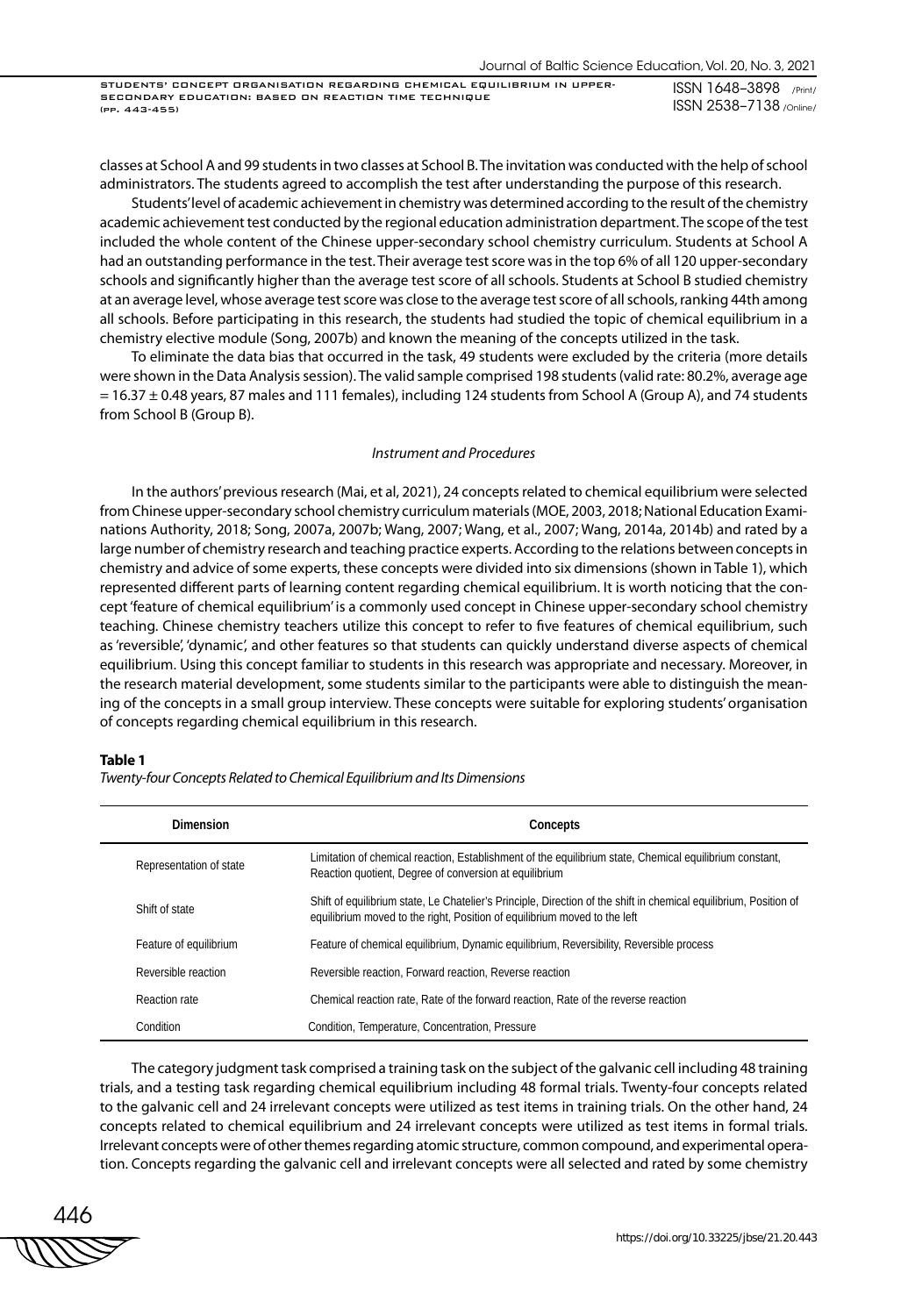ISSN 1648–3898 /Print/ ISSN 2538–7138 /Online/

STUDENTS' CONCEPT ORGANISATION REGARDING CHEMICAL EQUILIBRIUM IN UPPER-SECONDARY EDUCATION: BASED ON REACTION TIME TECHNIQUE (pp. 443-455)

research and teaching practice experts. The purpose of using irrelevant concepts was to focus participants' attention on their tasks. Each item was utilized in a trial without repeat.

Photographs involving those items were utilized as test materials. The background of the photograph is black, but the Chinese name of the target concept presented on the left and that of the item presented on the right are white (examples are shown in Figure 1). Item 'dynamic equilibrium' in Figure 1(a) is utilized as a relevant item when item 'nonpolar bond' in Figure 1(b) is utilized as an irrelevant item. The Chinese font size is 54 points to make participants watch the items.

# **Figure 1**

*Examples of the Photographs Presented in the Task*



(a) Chemical equilibrium - Dynamic equilibrium

The category judgment task was conducted on a personal computer by using E-Prime 2.0. Basing on the setting procedure, E-Prime selected a photograph of an item as a stimulus in random order and presented it on the computer screen in each trial.

Participants accomplished the category judgment task individually in the computer room of the uppersecondary school. The task included three stages. First, participants were presented with instructional slides to understand the aim and process of the task. Next, in training trials, participants were required to judge whether each item presented on the computer screen was related to the target concept 'galvanic cell', and to press on different buttons as quickly and correctly as possible. If the participant judged the presented item was related to the target concept, then pressed on the 'F' button, or else pressed on the 'J' button. Presented items were divided into two categories by participant's judgment. After experiencing the training trials and familiarizing the operation, participants judged whether the presented items were related to the target concept 'chemical equilibrium' in formal trials. The whole task cost approximately 15 minutes. E-Prime measured and recorded automatically participant's response and reaction time of each trial. The procedures were conducted following the Ethical Principles for Psychologists and Code of Conduct of the American Psychological Association.

# *Data Analysis*

Three methods of data cleaning were conducted to improve the data quality. First of all, for each participant, the reaction time of less than 300 ms was removed because the data did not result from a genuine word recognition process (Jiang, 2012). Second, based on the Pauta criterion, the reaction time more than or less than 2 *SD* from the mean of the same participant was treated as outliers and eliminated (Jiang, 2012). Third, according to the advice of Jiang (2012), Babai and Amsterdamer (2008), the participants were excluded who had a rate of accuracy of responses less than 80%, and who had less than two correct responses in trials belonging to a concept dimension. As a result, the data from 198 students were thus accepted.

Because the analysis of students' organisation of concepts regarding chemical equilibrium was the aim of

447

<sup>(</sup>b) Chemical equilibrium - Nonpolar bond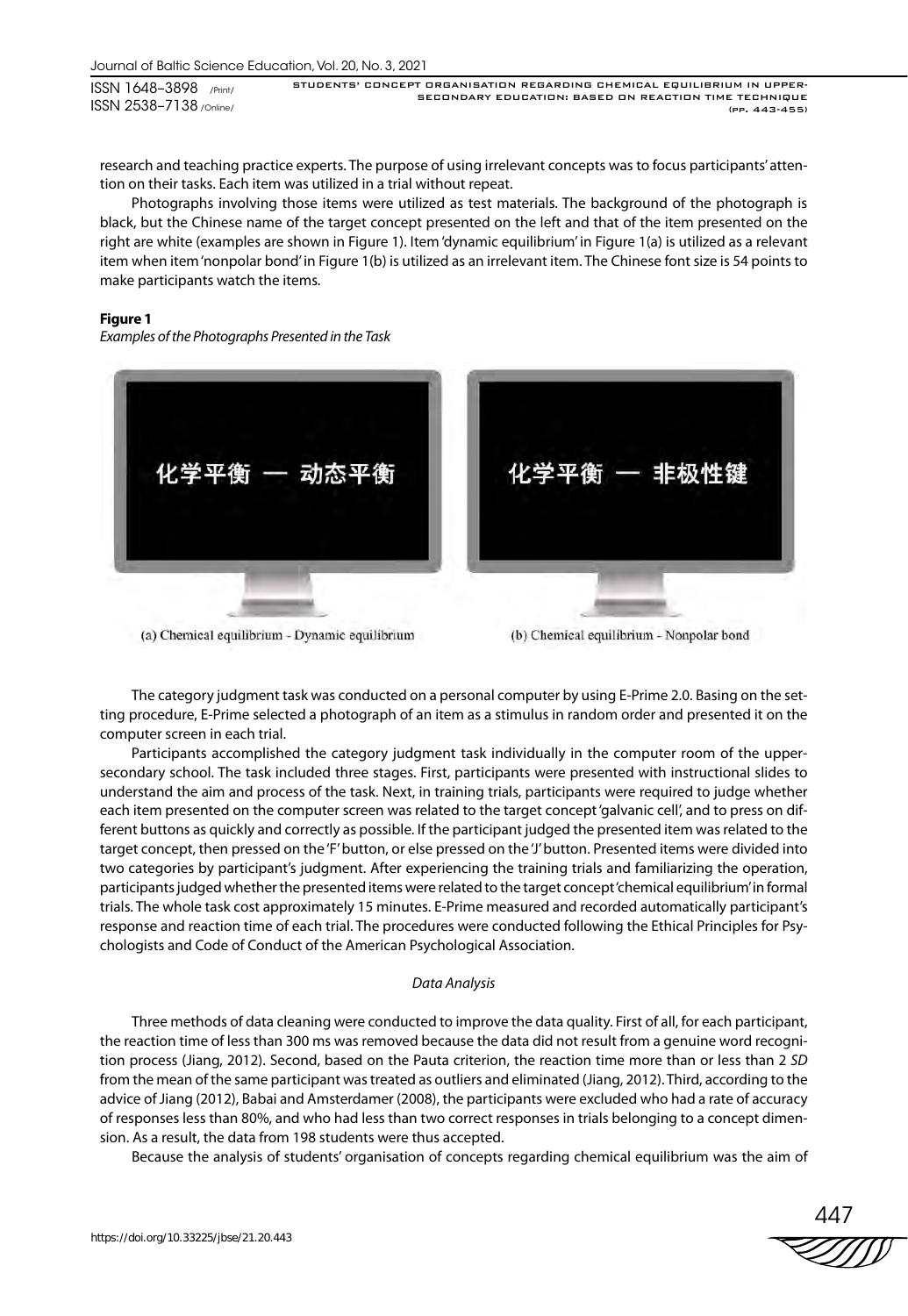this research, the data of correct responses in formal trials were analysed by using SPSS 23.0. First, the mean reaction time of each item and that of each concept dimension related to chemical equilibrium were calculated. Then, Two-factor repeated measure ANOVA was performed on students' reaction time of correct responses, exploring the interaction effect between the type of school and the concept dimensions. Finally, the Bonferroni method was utilized in multiple comparisons of mean reaction time of different concept dimensions.

According to spreading activation theory and the assumption held by this research, the length of reaction time for each item was considered as an indicator to represent the relative distance between the corresponding relevant concept and the concept 'chemical equilibrium'. The reaction time of all items was combined to form the students' visual organisation of concepts in the radar chart.

## **Research Results**

# *The Accuracy of Category Judgment Responses*

Although the rates of correct classification for two groups of students were high ( $M_A = 91.87\%$ ,  $SD_A = 4.08$ ;  $M_B$ = 89.64%, SD<sub>B</sub> = 4.04), a significant difference was found in the rate between Groups A and B [*t* = 3.736, *p <* .001, Cohen's *d* = 0.549 (medium effect)]. Group A had a significantly better performance than Group B in judging the items related to chemical equilibrium.

## *The Reaction Time of Category Judgment Responses*

Table 2 shows the mean reaction time of six concept dimensions. They were listed in descending order as below: Representation of state > condition > feature of equilibrium > shift of state > reaction rate > reversible reaction.

## **Table 2**

*Reaction Time (ms) of Six Concept Dimensions*

| <b>Dimension</b>           | М       | SE     | Multiple comparisons              |
|----------------------------|---------|--------|-----------------------------------|
| 1. Representation of state | 1167.05 | 398.66 | $1 > 2$ ;                         |
| 2. Shift of state          | 1013.75 | 323.68 | $1, 2, 3, 6 > 4$ ;<br>1, 3, 6 > 5 |
| 3. Feature of equilibrium  | 1073.32 | 390.41 |                                   |
| 4. Reversible reaction     | 929.87  | 305.72 |                                   |
| 5. Reaction rate           | 960.34  | 345.14 |                                   |
| 6. Condition               | 1080.56 | 363.46 |                                   |

There was no interaction effect between the type of school and the concept dimensions [*F* = 0.991, *p* = .419]. Only a significantly main effect of the concept dimensions was found [ $F = 17.944$ ,  $p < .001$ ,  $\eta_{\rho}^{\,\,2} = 0.084$  (medium effect)]. The results of multiple comparisons are shown in Table 2. First, the mean reaction time of the dimension 'reversible reaction' was significantly shorter than those of the other four dimensions (*p* < .05). Moreover, the mean reaction time of the dimension 'representation of state', 'feature of equilibrium', and 'condition' was significantly longer than that of the dimension 'reaction rate' ( $p < .01$ ), respectively. Furthermore, a significantly longer mean reaction time was found for the dimension 'representation of state' than for the dimension 'shift of state' (*p* < .001).

The mean reaction time of the items in Groups A and B is listed in Table 3. Basing on the results, the item 'reaction quotient' had the longest mean reaction time in Groups A and B (1354.58 ms and 1276.14 ms respectively). Oppositely, the mean reaction time of the item 'reverse reaction' in Group A (828.33 ms) and that of the item 'rate of the forward reaction' in Group B (878.19 ms) was the shortest, respectively.

On the other hand, the mean reaction time of quite a few items in Groups A and B was not consistent. For example, except for the items 'Le Chatelier's Principle' and 'reversible process', the mean reaction time of other items belonging to the dimensions 'representation of state', 'shift of state' and 'feature of equilibrium' in Group A, was longer than those in Group B.

$$
\begin{matrix}\n 448 \\
\hline\n \text{WW} \\
\end{matrix}
$$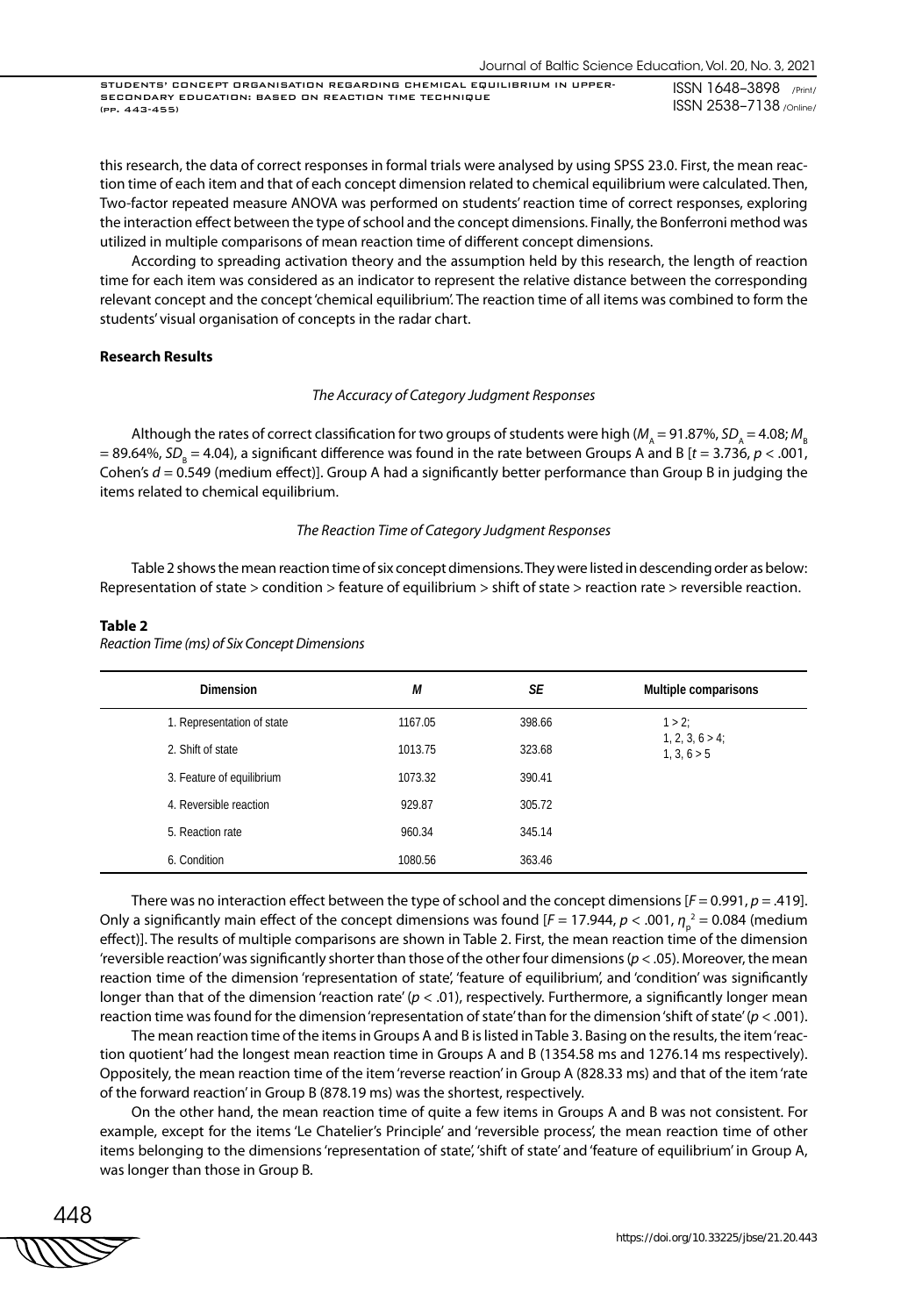ISSN 1648–3898 /Print/ ISSN 2538–7138 /Online/ STUDENTS' CONCEPT ORGANISATION REGARDING CHEMICAL EQUILIBRIUM IN UPPER-SECONDARY EDUCATION: BASED ON REACTION TIME TECHNIQUE (pp. 443-455)

# **Table 3**

*Reaction Time (ms) of the Items in Groups A and B*

|                             |                                                |         | Group A |         | Group B |  |
|-----------------------------|------------------------------------------------|---------|---------|---------|---------|--|
| <b>Dimension</b>            | Item                                           | М       | SD      | М       | SD      |  |
| Representation of<br>state  | Establishment of the equilibrium state         | 1194.05 | 675.19  | 1147.97 | 601.53  |  |
|                             | Limitation of chemical reaction                | 1307.37 | 672.74  | 1143.00 | 453.80  |  |
|                             | Chemical equilibrium constant                  | 999.41  | 496.11  | 944.43  | 492.47  |  |
|                             | Reaction quotient                              | 1354.58 | 716.73  | 1276.14 | 542.23  |  |
|                             | Degree of conversion at equilibrium            | 1180.68 | 826.07  | 1041.57 | 458.15  |  |
| Shift of state              | Shift of equilibrium state                     | 1015.18 | 492.17  | 982.41  | 534.19  |  |
|                             | Le Chatelier's Principle                       | 985.83  | 384.66  | 1132.19 | 339.41  |  |
|                             | Direction of the shift in chemical equilibrium | 1047.44 | 582.20  | 947.06  | 461.93  |  |
|                             | Position of equilibrium moved to the right     | 1018.84 | 792.58  | 932.33  | 493.16  |  |
|                             | Position of equilibrium moved to the left      | 1110.63 | 726.99  | 934.50  | 368.56  |  |
|                             | Feature of chemical equilibrium                | 1318.76 | 922.73  | 1199.46 | 605.62  |  |
| Feature of equi-<br>librium | Dynamic equilibrium                            | 1090.69 | 614.21  | 980.46  | 450.33  |  |
|                             | Reversibility                                  | 1057.84 | 558.78  | 976.11  | 427.33  |  |
|                             | Reversible process                             | 921.54  | 484.94  | 986.85  | 526.27  |  |
| Reversible reaction         | Reversible reaction                            | 972.92  | 655.41  | 912.29  | 491.95  |  |
|                             | Forward reaction                               | 950.26  | 496.21  | 987.37  | 545.87  |  |
|                             | Reverse reaction                               | 828.33  | 311.94  | 925.31  | 405.33  |  |
| Reaction rate               | Chemical reaction rate                         | 944.71  | 447.93  | 957.26  | 539.36  |  |
|                             | Rate of the forward reaction                   | 1037.29 | 680.60  | 878.19  | 362.53  |  |
|                             | Rate of the reverse reaction                   | 933.61  | 399.12  | 993.07  | 441.72  |  |
| Condition                   | Condition                                      | 1121.70 | 622.72  | 1085.93 | 526.38  |  |
|                             | Temperature                                    | 1004.39 | 456.17  | 1060.92 | 436.02  |  |
|                             | Concentration                                  | 1134.49 | 875.81  | 1034.95 | 592.17  |  |
|                             | Pressure                                       | 1076.89 | 552.40  | 1221.58 | 442.68  |  |

# *The Organisation of Concepts*

In Figure 2, the centre of the circle in the radar chart is regarded as the target concept 'chemical equilibrium'. The distance between two adjacent circles represents the reaction time of 200 ms and the excircle thus represents the reaction time of 1400 ms. The dots representing the items of six dimensions are distributed over six different parts of the circle. The positions of those dots are determined by the mean reaction time of their corresponding items. Therefore, Figure 2 represents the organisations of concepts from Groups A and B in the semantic network.

449<br>ZZZZD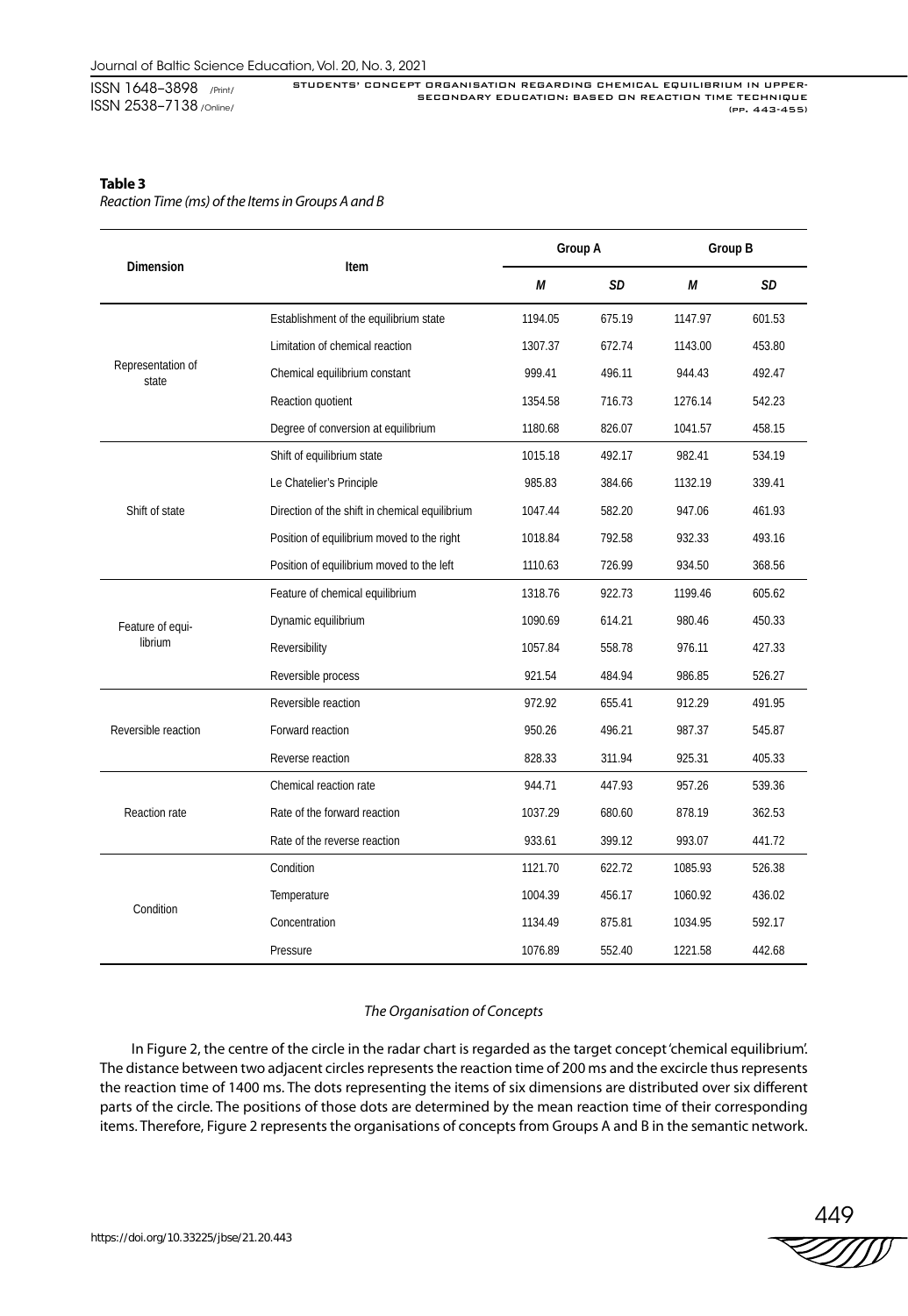# **Figure 2**



*Radar Chart Representing the Organisations of Concepts Regarding Chemical Equilibrium*

*Note*: The scale indicates 200 ms.

As shown in Figure 2, comparing to the dots of the items belonging to other dimensions, the dots of the items belonging to the dimensions 'reaction rate' and 'reversible reaction' are closer to the centre of the circle. Next, although the concept 'reaction quotient' is essential to identify the state of chemical equilibrium, its corresponding dot is far from the centre of the circle.

Moreover, by comparison with Group A, the dots of the items belonging to the dimensions 'representation of state', 'shift of state', and 'feature of equilibrium' in Group B are closer to the centre of the circle. For most dots of the items, the distance from the dot to the centre of the circle is different between the two groups. In brief, the organisations of concepts from two groups of students were inconsistent. However, because the main effect of the type of school was not found in this research, the difference in the organisations of concepts between the two groups of students was not significant.

# **Discussion**

This research employed the category judgment task to acquire the reaction time from upper-secondary school students, revealing the new organisation of concepts regarding chemical equilibrium at the group level. Reaction time was utilized as a relative distance to indicate how close the relevant concepts were to the concept 'chemical equilibrium' in the semantic network, and how the organisation of concepts was. Four parts of the results were discussed as follows.

#### *The Accuracy of Responses*

First, the accuracy of responses from students was discussed. The concepts related to chemical equilibrium were rated by chemistry research and teaching practice experts, who could judge the knowledge space of chemical equilibrium (Mai, et al, 2021). In this research, the students studying chemistry at an outstanding

450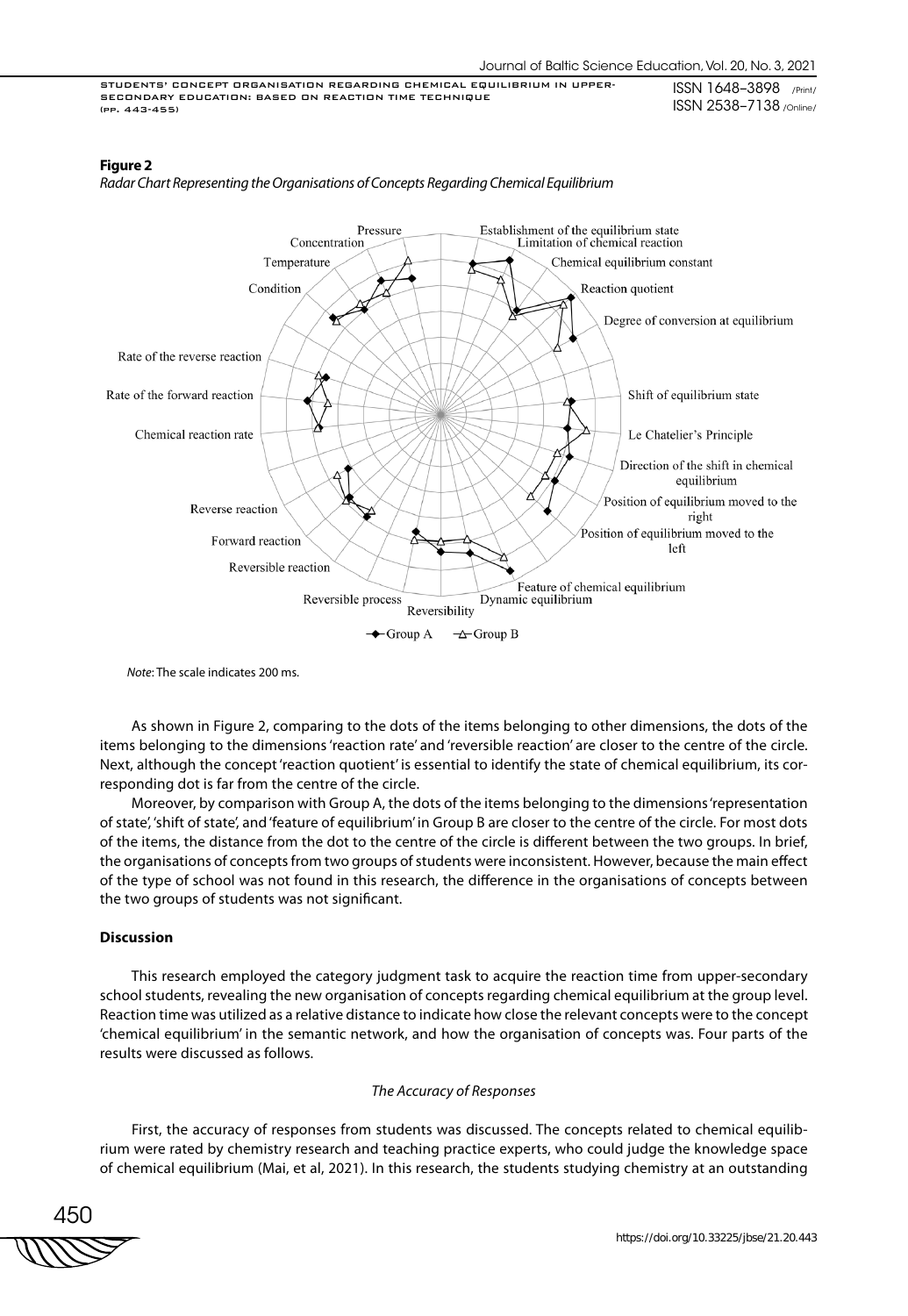Journal of Baltic Science Education, Vol. 20, No. 3, 2021

ISSN 1648–3898 /Print/ ISSN 2538–7138 /Online/ STUDENTS' CONCEPT ORGANISATION REGARDING CHEMICAL EQUILIBRIUM IN UPPER-SECONDARY EDUCATION: BASED ON REACTION TIME TECHNIQUE (pp. 443-455)

level of academic achievement might more deeply understand the relations between the relevant concepts and the concept 'chemical equilibrium' and have a wider knowledge space than other students with a lower level of academic achievement in chemistry. As a result, if students held more knowledge space with the experts, they could judge so much more correct concepts into the relevant category that they accomplished a higher accuracy of responses.

Similarly, in the limit-time free word association test, Gussarsky and Gorodetsky (1990) also found that the number of concepts written by Israeli upper-secondary school students with the basic level of academic achievement in chemistry was smaller than that written by the students studying chemistry at a higher level of academic achievement. These results of the accurate responses were consistent with the researchers' expectations.

# *The Reaction Time of the Dimensions*

The second discussion was on the subject of the dimensions with short reaction time. For all students participating in this research, the mean reaction time of the dimension 'reversible reaction' was the shortest in all dimensions, and that of the dimension 'reaction rate' was the second. It suggested that the concepts of the dimensions 'reversible reaction' and 'reaction rate' were significantly closer to the concept 'chemical equilibrium' than other concepts in the semantic network. It was also proposed that the distances from the concepts of different dimensions to the target concept were different.

Because the relevant concepts stored in the semantic network were the learning outcome, the above findings could be explained from the perspective of chemistry teaching practice. Although the chemical reaction rate is the essential content of chemical kinetics and chemical equilibrium is belonging to the core content of chemical thermodynamic, they are in close relation in chemistry. In fact, at the beginning of the chapter on chemical equilibrium, Chinese upper-secondary school chemistry textbooks introduce the concept 'chemical equilibrium' by discussing the change combining the rate of the forward reaction and that of the reverse reaction (Song, 2007a, 2007b; Wang, 2014a, 2014b). Moreover, chemistry teacher requires students to analyse diverse kinds of 'chemical reaction rate – reaction process' graph, discussing how chemical equilibrium establishes and shifts when the rate of reversible reaction changes in various reaction situations (Huang, et al., 2018; Liu, et al., 2017). It is easy for students to establish a high strength of the links among reversible reaction, the rate of a reversible reaction, and chemical equilibrium. Therefore, comparing to the concepts of other dimensions, the concepts of the dimensions 'reversible reaction' and 'reaction rate' can have higher frequencies of usage, so that they can appear more closely to the concept 'chemical equilibrium' in the organisation of concepts. As a result, when students saw those concepts as stimuli respectively, they could give a faster semantic activation and response. It made the reaction time of those corresponding items shorter.

Previous research studies have shown that students easily confused and conflated the concepts of chemical thermodynamics with those of chemical kinetics in the learning of chemical equilibrium (Bain & Towns, 2016; Van Driel, 2002). The finding in this research can provide evidence of structural knowledge to reveal the latent and discrete distributive relations involving these misapprehended concepts. The result helps researchers study the semantic understanding of these concepts in the future.

# *The Reaction Time of the Relevant Concepts*

The third discussion focused on some items with long reaction time. The concepts 'reaction quotient' and 'feature of chemical equilibrium' are related to chemical equilibrium. In the teaching practice of chemical equilibrium, the chemistry teacher guides the students to compare the value of the reaction quotient to the value of the chemical equilibrium constant, in order to judge the shift direction of chemical equilibrium, and to interpret and exemplify the features of chemical equilibrium (Huang, et al., 2018; Song & Wang, 2016). In the research material development, some students in a small group interview could state the meaning of those concepts and agree to the significance of those concepts in the learning of chemical equilibrium. The mean reaction time of the items corresponding to those concepts was expected to be shorter than those of other items, but the result was the opposite of the authors' hypothesis. It revealed that those concepts might have long distances to the concept 'chemical equilibrium' in the semantic network, respectively.

The calculations involving reaction quotient and other quantitative processes regarding chemical equilibrium bring students the learning difficulties and varieties of misconceptions (Huddle & Pillay, 1996; Kousathana

451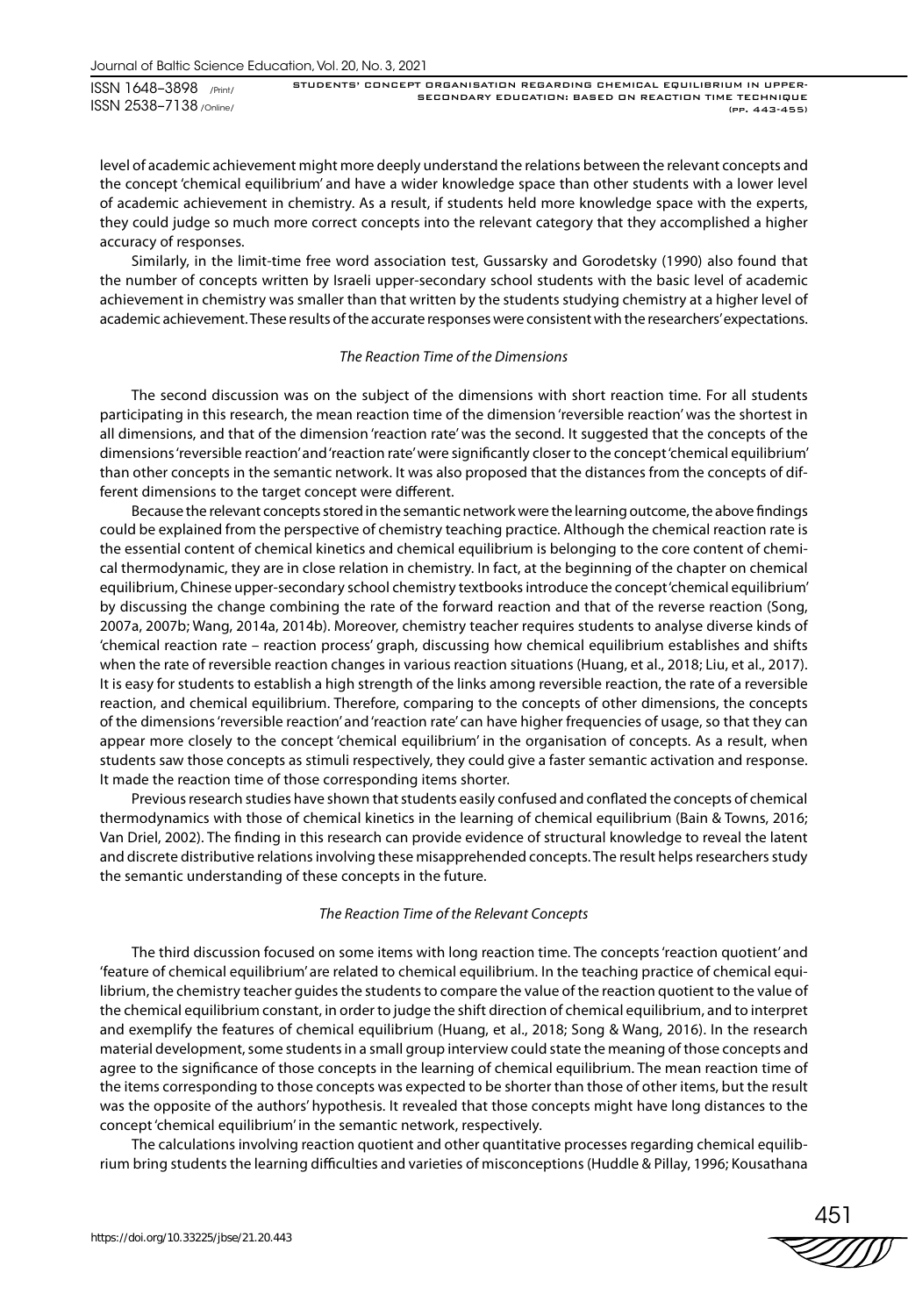STUDENTS' CONCEPT ORGANISATION REGARDING CHEMICAL EQUILIBRIUM IN UPPER-SECONDARY EDUCATION: BASED ON REACTION TIME TECHNIQUE (pp. 443-455)

ISSN 1648–3898 /Print/ ISSN 2538–7138 /Online/

& Tsaparlis, 2002; Ollino, et al., 2018). The authors assumed that students might focus on the process of problemsolving but not put more attention to the names of those concepts. Compared to other concepts, it thus made lower frequencies of those two concepts usage in student's learning experience. A longer reaction time occurred when students saw the stimuli regarding those two concepts. In addition, more evidence is needed for researchers to deeply explore this finding in the future.

# *The Organisation of Concepts*

The fourth discussion was on the subject of the organisation of concepts for students. Comparing to different forms of the concept organisation (Gussarsky & Gorodetsky, 1988, 1990; Mai, et al, 2021; Wilson, 1994, 1996), the new form identified in this research did not provide the proposition networks or the categories of concepts but afforded the whole picture of all relevant concepts distribution according to the relative distance of each relevant concept in the latent semantic network.

Table 3 and Figure 2 depict and visualise the inconsistent and diverse organisations of concepts for students with different levels of academic achievement in chemistry. The authors assumed that two groups of students not only differed in the reaction time of the relevant concepts but also differed in the semantic activation and the degree of relatedness towards the relevant concepts, even in the frequencies of concept usage in formal learning.

Although students might differ in many aspects of the cognitive process regarding chemical equilibrium, students did not significantly differ in the organisation of concepts at the group level. In other words, students with different levels of academic achievement in chemistry constructed an organisation of concepts having no significant difference in long-term memory, respectively. It was probably because students perceived and understood the basic relations between concepts in chemistry teaching practice so that they could construct a similar organisation of concepts.

The organisation of concepts plays an essential role in concept understanding and problem-solving (Foster, 2009; Jonassen, et al., 1993; Solso, et al., 2014). The identified organisation of concepts provides the information about which relevant concept has a longer relative distance to the target concept and reminds chemistry teachers to pay attention to the teaching process and the interpretation of that concept. For example, chemistry teachers in both two groups can reflect on the teaching of the concepts 'reaction quotient' and 'feature of chemical equilibrium', while chemistry teachers in Group B noticing to explain the concept 'limitation of chemical reaction' in more depth.

Furthermore, the reaction time technique utilized in this research only produced the distances between the relevant concepts and the target concept. It did not produce the relative distances and the direct connection among the relevant concepts. The organisations of concepts representing in Figure 2 are incomplete and expected to be more complex. Therefore, the whole organisation of concepts will be acquired with the aid of additional techniques and tasks in the future.

## **Conclusions and Implications**

Basing on spreading activation theory, this research explored the organisation of concepts regarding chemical equilibrium in upper-secondary school students by using the reaction time technique. The new and essential picture of the organisation of concepts was represented and analysed. The results showed that a significant difference between the reaction time of concept dimensions was found. Next, students studying chemistry at different levels of academic achievement did not have a significant difference in the organisations of concepts in the semantic network. The organisation of concepts combined by reaction time helps the chemistry education researchers to understand the form of the concept organisation in the long-term memory in-depth and to reflect the inadequacies of teaching practice.

Based on the overall results of this research, three implications are listed below. The first implication as a targeted suggestion for teaching practice is to deepen students' understanding of the relations between the relevant concepts and the concept 'chemical equilibrium'. Chemistry teachers can give more detailed descriptions of the relevant concepts to students and explain the key information of the concepts more deeply. Chemistry teachers can also conduct the learning tasks in which students apply the relevant concepts to interpret the progress and

452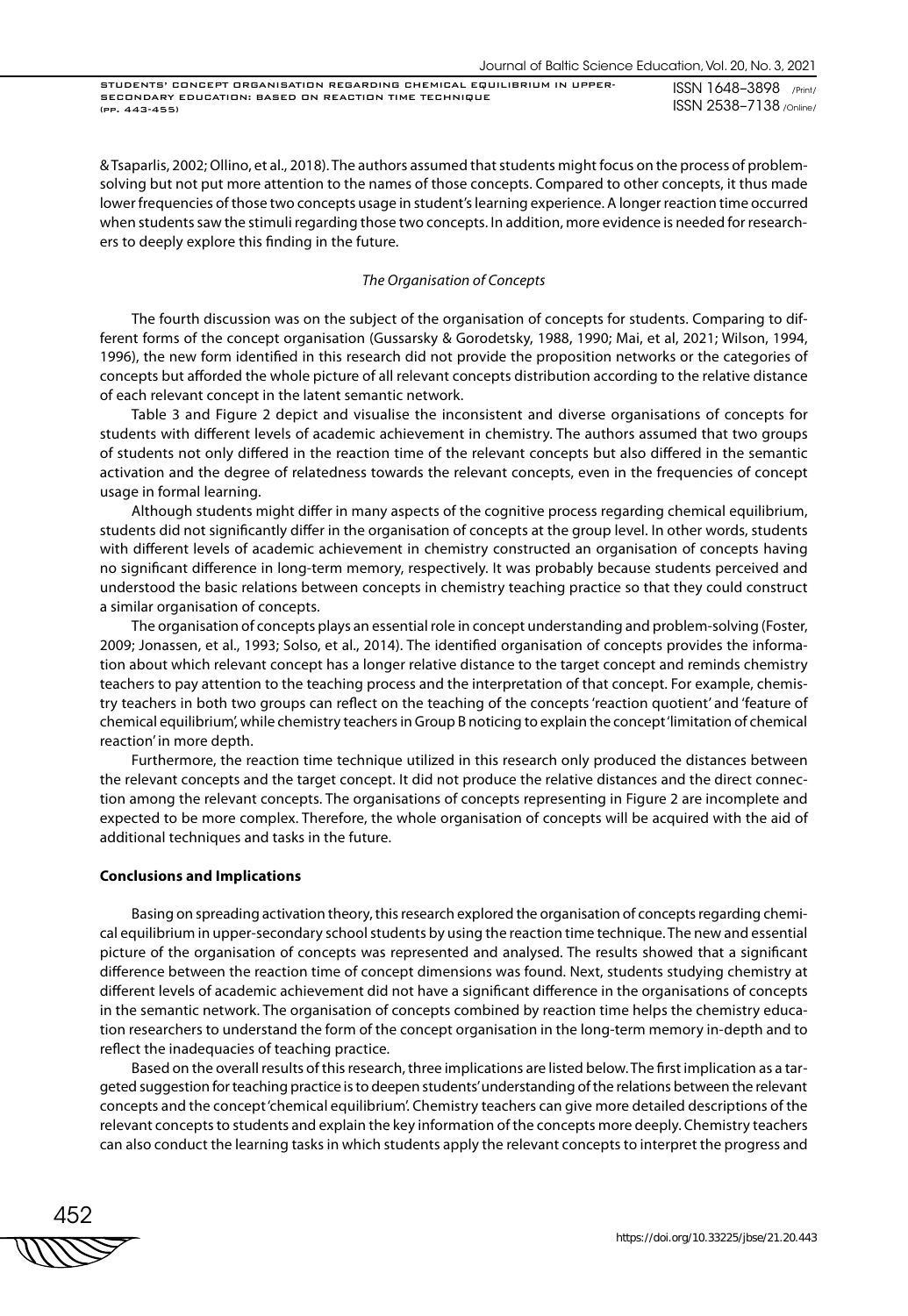feature of chemical equilibrium and summarize the relations between concepts. The learning tasks are beneficial for students to increase the frequencies of concept usage and to restructure the organisation of concepts.

Next, the second implication regarding the research approach is to use the reaction time technique to conduct research studies on the organisation of science concepts. As shown in this research, the reaction time technique can be considered as an effective approach to acquiring students' judgment information to reflect the distance information of the concepts in the semantic network. Science education researchers can utilize this technique to explore the organisation of other science concepts and expand the knowledge of concept organisation.

Finally, the third implication based on the limitation of this research is to involve other appropriate tasks and techniques to acquire diverse evidence. This research only explored the organisation of concepts for students but not identified the relationship between the organisation of concepts and problem-solving ability of chemical equilibrium. In the future, by combining different kinds of task design in reaction time research and the paper-pen tests, the reaction time technique can be utilized as a supportive approach to depict how the organisation of concepts affects the performance of problem-solving. The findings will be helpful for researchers to gain a better understanding of the situation and function of the organisation of concepts.

# **Declaration of Interest**

Authors declare no competing interest.

## **References**

- Akkus, H., Kadayifci, H., & Atasoy, B. (2011). Development and application of a two-tier diagnostic test to assess secondary students' understanding of chemical equilibrium concepts. *Journal of Baltic Science Education*, *10*(3), 146-155. http://www.scientiasocialis.lt/jbse/?q=node/224
- Babai, R., & Amsterdamer, A. (2008). The persistence of solid and liquid naive conceptions: A reaction time study. *Journal of Science Education and Technology*, *17*(6), 553-559. https://doi.org/10.1007/s10956-008-9122-6
- Babai, R., Brecher, T., Stavy, R., & Tirosh, D. (2006). Intuitive interference in probabilistic reasoning. *International Journal of Science and Mathematics Education*, *4*(4), 627-639. https://doi.org/10.1007/s10763-006-9031-1
- Babai, R., Eidelman, R., & Stavy, R. (2012). Preactivation of inhibitory control mechanisms hinders intuitive reasoning. *International Journal of Science and Mathematics Education*, *10*(4), 763-775. https://doi.org/10.1007/s10763-011-9287-y
- Babai, R., Sekal, R., & Stavy, R. (2010). Persistence of the intuitive conception of living things in adolescence. *Journal of Science Education and Technology*, *19*(1), 20-26. https://doi.org/10.1007/s10956-009-9174-2
- Bain, K., & Towns, M. H. (2016). A review of research on the teaching and learning of chemical kinetics. *Chemistry Education Research and Practice*, *17*(2), 246-262. https://doi.org/10.1039/C5RP00176E
- Barke, H.-D., Hazari, A., & Yitbarek, S. (2009). *Misconceptions in chemistry: Addressing perceptions in chemical education*. Springer-Verlag.
- Bergquist, W., & Heikkinen, H. (1990). Student ideas regarding chemical equilibrium: What written test answers do not reveal. *Journal of Chemical Education*, *67*(12), 1000-1003. https://doi.org/10.1021/ed067p1000
- Chiu, M.-H., Chou, C.-C., & Liu, C.-J. (2002). Dynamic processes of conceptual change: Analysis of constructing mental models of chemical equilibrium. *Journal of Research in Science Teaching*, *39*(8), 688-712. https://doi.org/10.1002/tea.10041
- Collins, A. M., & Loftus, E. F. (1975). A spreading activation theory of semantic processing. *Psychological Review*, *82*(6), 407-428. https://doi.org/10.1037/0033-295X.82.6.407
- Collins, A. M., & Quillian, M. R. (1969). Retrieval time from semantic memory. *Journal of Verbal Learning and Verbal Behavior*, *8*(2), 240-247. https://doi.org/10.1016/S0022-5371(69)80069-1
- Danguecan, A. N., & Buchanan, L. (2016). Semantic neighborhood effects for abstract versus concrete words. *Frontiers in Psychology*, *7*, 1034. https://doi.org/10.3389/fpsyg.2016.01034

Finley, F. N., Stewart, J., & Yarroch, W. L. (1982). Teachers' perceptions of important and difficult science content. *Science Education*, *66*(4), 531-538. https://doi.org/10.1002/sce.3730660404

Foster, J. K. (2009). *Memory: A Very Short Introduction*. Oxford University Press.

- Geeslin, W. E., & Shavelson, R. J. (1975). Comparison of content structure and cognitive structure in high school students' learning of probability. *Journal for Research in Mathematics Education*, 6(2), 109-120. https://doi.org/10.2307/748612
- Gussarsky, E., & Gorodetsky, M. (1988). On the chemical equilibrium concept: Constrained word associations and conception. *Journal of Research in Science Teaching*, *25*(5), 319-333. https://doi.org/10.1002/tea.3660250502
- Gussarsky, E., & Gorodetsky, M. (1990). On the concept "chemical equilibrium": The associative framework. *Journal of Research in Science Teaching*, *27*(3), 197-204. https://doi.org/10.1002/tea.3660270303
- Hackling, M. W., & Garnett, P. J. (1985). Misconceptions of chemical equilibrium. *International Journal of Science Education*, *7*(2), 205-214. https://doi.org/10.1080/0140528850070211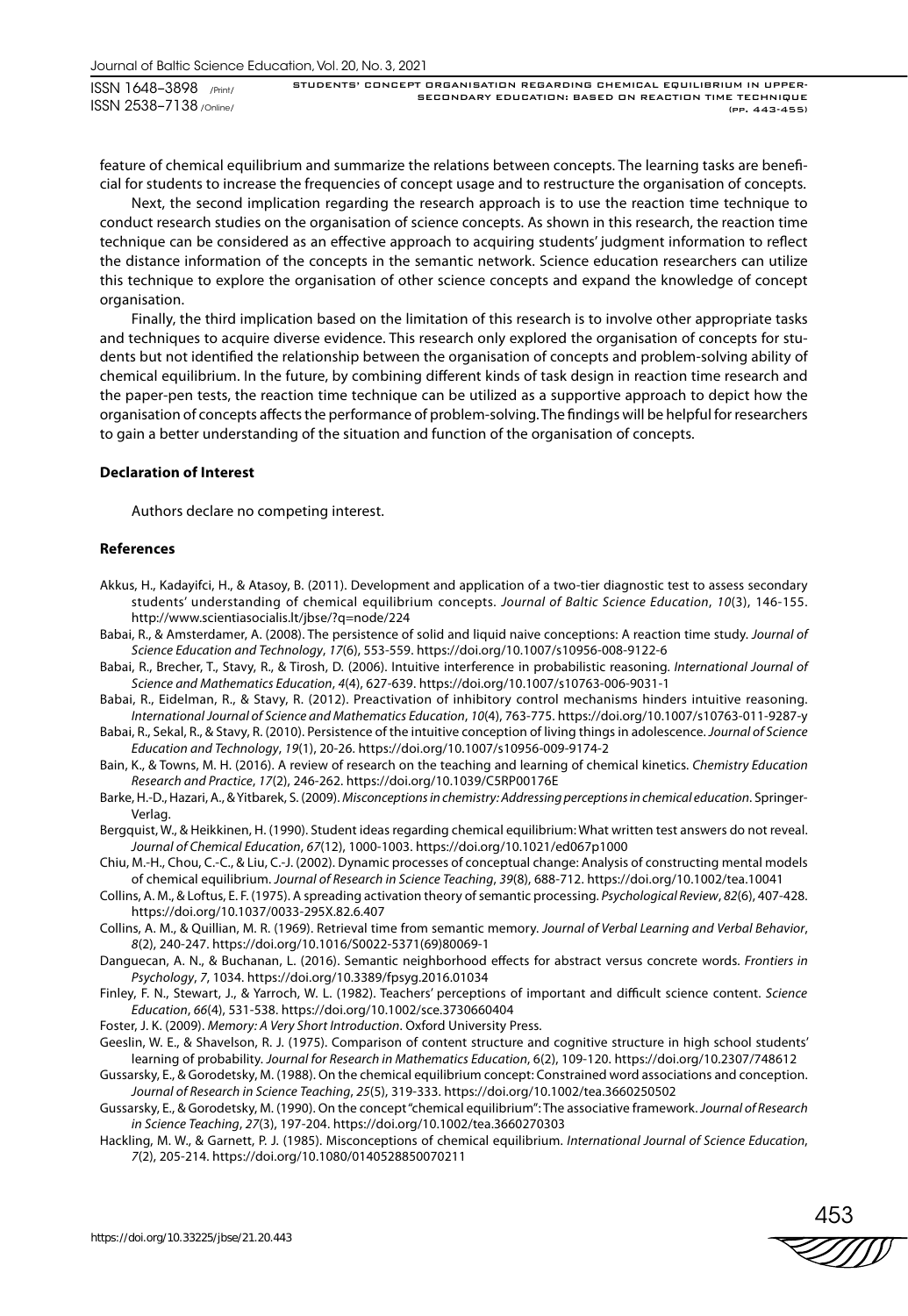STUDENTS' CONCEPT ORGANISATION REGARDING CHEMICAL EQUILIBRIUM IN UPPER-SECONDARY EDUCATION: BASED ON REACTION TIME TECHNIQUE (pp. 443-455)

ISSN 1648–3898 /Print/ ISSN 2538–7138 /Online/

Huang, Y.-D., Yan, C.-G., Gao, H., & Zhou, Q. (2018). Gaozhong huaxue jiaoshi de xueke zhuti PCK biaozheng tanjiu: Yi "huaxue pingheng" weili [Characterization of senior high school chemistry teachers' topic PCK: Example of chemical equilibrium]. *Huaxuejiaoyu (Zhongyingwen)* / *Chinese Journal of Chemical Education*, *39*(7), 39-45. https://doi.org/10.13884/j.1003-3807hxjy.2016090089

Huddle, P. A., & Pillay, A. E. (1996). An in-depth study of misconceptions in stoichiometry and chemical equilibrium at a South African university. *Journal of Research in Science Teaching*, *33*(1), 65-77. https://doi.org/10.1002/(SICI)1098-2736(199601)33:1<65::AID-TEA4>3.0.CO;2-N

Jiang, N. (2012). *Conducting reaction time research for second language studies*. Routledge.

Johnstone, A. H., MacDonald, J. J., & Webb, G. (1977). Chemical equilibrium and its conceptual difficulties. *Education in Chemistry*, *14*(6), 169-171.

Jonassen, D. H., Beissner, K., & Yacci, M. (1993). *Structural knowledge: Techniques for representing, conveying, and acquiring structural knowledge*. Lawrence Erlbaum Associates.

Kantowitz, B. H., Roedige, H. L., III, & Elmes, D. G. (2008). *Experimental Psychology* (9th ed). Wadsworth Publishing.

Kousathana, M., & Tsaparlis, G. (2002). Students' errors in solving numerical chemical-equilibrium problems. *Chemistry Education: Research and Practice in Europe*, *3*(1), 5-17. https://doi.org/10.1039/B0RP90030C

Li, L. (2020). *Gaozhong like xuesheng 'yuandianchi' gainian jiegou de yanjiu* [Study on the conceptual structures of galvanic cell in high school science students] [Unpublished Master's thesis]. South China Normal University.

Liu, K., Zhang, X.-J., & Wu, X.-J. (2017). Huaxue hexin suyang peiyang de ketang xiaodu pingxi: Yi "huaxue pingheng de yidong " weili [Evaluating classroom validity of cultivation of chemical key competencies: Example of 'chemical equilibrium shift']. *Huaxuejiaoyu (Zhongyingwen)* / *Chinese Journal of Chemical Education*, *38*(5), 19-22. https://doi.org/10.13884/j.1003-3807hxjy.2016090031

Mai, Y., Qian, Y., Li, L., & Lan, H. (2021). The conceptual structure of chemical equilibrium in upper-secondary school students: Evidence from factor analysis. *Journal of Baltic Science Education*, *20*(1), 80-92. https://doi.org/10.33225/jbse/21.20.80

MoE (Ministry of Education, PRC). (2003). *Putong gaozhong huaxue kecheng biaozhun (Shiyan)* [National standard of general upper-secondary school chemistry curriculum (Experimental version)]. People's Education Press.

MoE (Ministry of Education, PRC). (2018). *Putong gaozhong huaxue kecheng biaozhun (2017 Nianban)* [National standard of general upper-secondary school chemistry curriculum (the 2017 version)]. People's Education Press.

National Education Examinations Authority. (2018). *2019 Nian putong gaodeng xuexiao zhaosheng quanguo tongyi kaoshi dagang (Like)* [National unified examination outline (Science) of general college entrance examination in 2019]. Higher Education Press.

Norman, D. A., Gentner, D. R., & Stevens, A. L. (1976). Comments on learning schemata and memory representation. In D. Klahr (Ed.), *Cognition and instruction*. Lawrence Erlbaum Associates.

Ollino, M., Aldoney, J., Domínguez, A. M., & Merino, C. (2018). A New Multimedia Application for Teaching and Learning Chemical Equilibrium. *Chemistry Education Research and Practice*, *19*(1), 364-374. https://doi.org/10.1039/C7RP00113D

Özmen, H. (2008). Determination of students' alternative conceptions about chemical equilibrium: A review of research and the case of Turkey. *Chemistry Education Research and Practice*, *9*(3), 225-233. https://doi.org/10.1039/B812411F

Recchia, G., & Jones, M. N. (2012). The semantic richness of abstract concepts. *Frontiers in Human Neuroscience*, *6*, 315. https://doi.org/10.3389/fnhum.2012.00315

Potvin, P., Masson, S., Lafortune, S., & Cyr, G. (2015). Persistence of the intuitive conception that heavier objects sink more: A reaction time study with different levels of interference. *International Journal of Science and Mathematics Education*, *13*(1), 21-43. https://doi.org/10.1007/s10763-014-9520-6

Qian, Y. (2008). *Gaozhong shisheng huaxue xueke guanjianci gainian jiegou de yanjiu* [A study on high school teachers and students' concept structure of keywords in chemistry] [Unpublished doctoral dissertation]. South China Normal University. Quillian, M. R. (1968). Semantic memory. In M. Minsky (Ed.), *Semantic information processing*. MIT Press.

Soika, K., & Reiska, P. (2014). Using concept mapping for assessment in science education. *Journal of Baltic Science Education*, *13*(5), 662-673.

Solso, R. L., MacLin, O. H., & MacLin, M. K. (2014). *Cognitive psychology: Pearson new international edition* (8th ed). Pearson Education Limited.

Song, X. Q. (Ed.) (2007a). *Huaxue 2* [Chemistry 2] (3rd ed). People's Education Press.

Song, X. Q. (Ed.) (2007b). *Huaxue fanying yuanli* [Principle of chemical reaction] (3rd ed). People's Education Press.

Song, Y., & Wang, L. (2016). Cujin xuesheng renshi fazhan de huaxue pingheng jiaoxue sheji yanjiu [Chemical equilibrium teaching designs for promoting students' cognitive development]. *Huaxuejiaoyu (Zhongyingwen)* / *Chinese Journal of Chemical Education*, *37*(15), 23-32. https://doi.org/10.13884/j.1003-3807hxjy.2016060023

Tang, W. (2019). *Gaozhong shisheng 'yanghua huanyuan fanying'gainian jiegou de yanjiu* [Study on the conceptual structure of redox reaction in high school teachers and students] [Unpublished Master's thesis]. South China Normal University.

Van Driel, J. H. (2002). Students' corpuscular conceptions in the context of chemical equilibrium and chemical kinetics. *Chemistry Education: Research and Practice in Europe*, *3*(2), 201-213. https://doi.org/10.1039/B2RP90016E

Wang, L. (Ed.) (2007). *Huaxue 2* [Chemistry 2] (3rd ed). Shandong Science and Technology Press.

Wang, L. (2018). *Gaozhong shisheng 'lizi fanying' gainian jiegou de yanjiu* [A study on high school teachers and students' conceptual structure of ionic reaction] [Unpublished doctoral dissertation]. South China Normal University.

Wang, M. Z., Gao, P. L., & Wang, L. (Eds.) (2007). *Huaxue fanying yuanli* [Principle of chemical reaction] (3rd ed). Shandong Science and Technology Press.

454